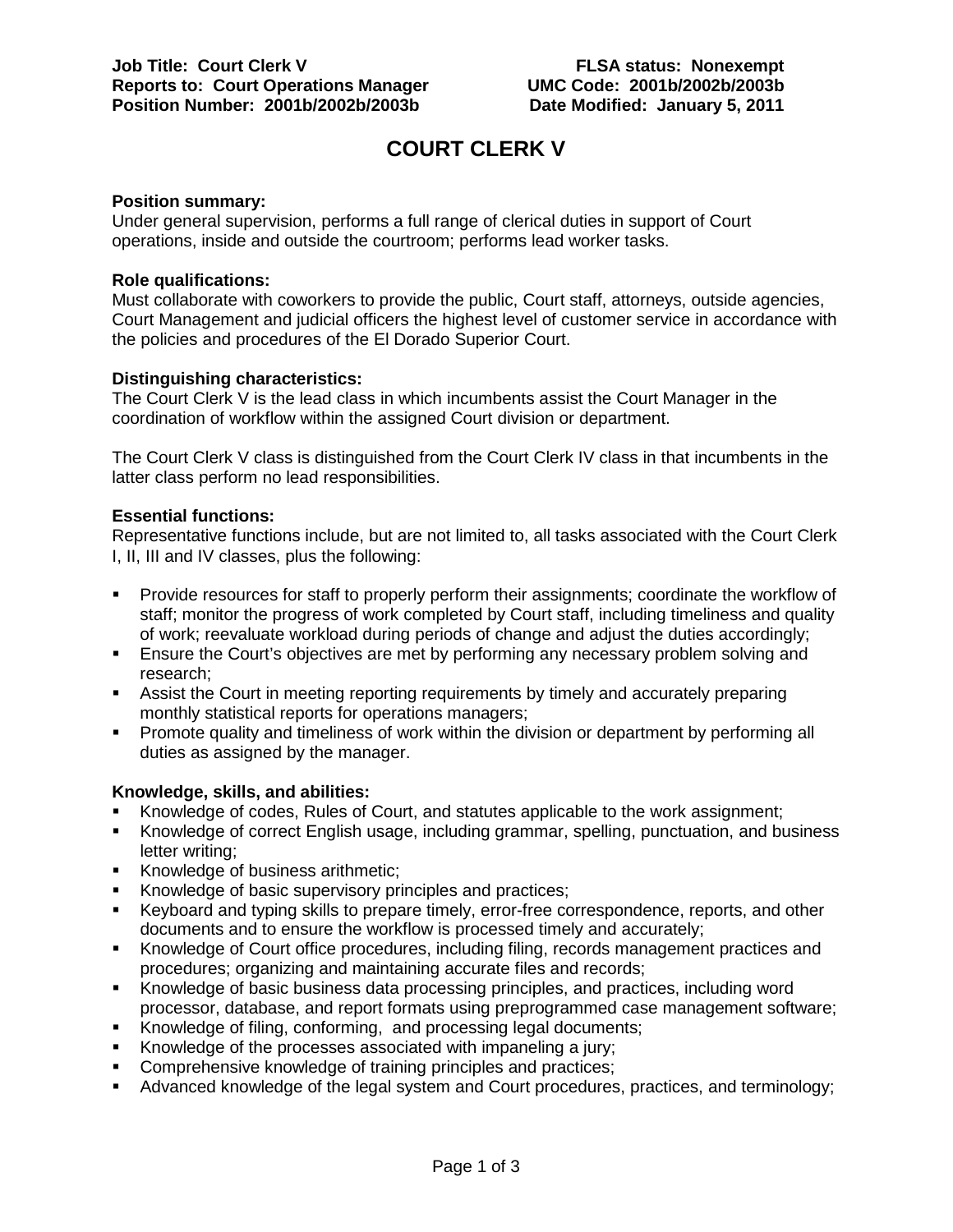# **Job Title: Court Clerk V FLSA status: Nonexempt Reports to: Court Operations Manager UMC Code: 2001b/2002b/2003b Position Number: 2001b/2002b/2003b**

- Listening skills to enable the individual to ascertain and note important points in Court proceedings;
- Ability to organize and prioritize work, meet critical deadlines, and coordinate multiple tasks;
- Ability to establish and maintain effective working relationships with those contacted in the course of work, including the public, attorneys, and judicial officers;
- Ability to prepare clear, accurate and effective correspondence, reports, policies, procedures, and other written materials;
- Ability to enter and retrieve data from the Court case management system accurately and efficiently;
- Ability to take notes to the degree that workflow in courtroom trials and hearings is processed timely and accurately;
- Ability to work independently, overseeing and coordinating assigned specialized responsibilities;
- Ability to make decisions under pressure in a fast-paced, high volume environment;
- Ability to perform detailed, complex, and difficult courtroom support work quickly and accurately;
- Ability to exercise initiative and sound independent judgment within established guidelines;
- Ability to serve in three or more Court divisions due to cross training and/or provide backup in a courtroom environment;
- Ability to maintain strict confidentiality.
- Ability to provide leadership to staff and work well with Court Management.
- Ability to display a high level of professionalism.

# **Education and experience:**

Any combination of education and experience: A typical pattern is a High School Diploma or equivalent GED and three years of full-time court support or law-related experience working in a government agency, legal clinic or law office. Completion of course work from a law/paralegal school or major course work from an accredited college, university, business school or training school in a field that is related to the knowledge and abilities specified for this classification (24 semester units or 36 quarter units equal one year of experience) may be substituted for a maximum of two years experience.

# **Reporting to this position:**

In the absence of the Court Manager, all Court Clerks assigned to a Court function or department.

# **Physical demands and work environment:**

- Physical demands:
	- $\triangleright$  Exerting up to 20 pounds of force occasionally, or up to 10 pounds of force frequently, or a negligible amount of force constantly to move objects;
	- $\triangleright$  Arranges records in file cabinets, drawers, and boxes;
	- $\triangleright$  Walks to obtain files and records and stands while arranging them.
- Work Environment:
	- $\triangleright$  No environmental factors.

# **Other requirements:**

 Possession of a valid Driver's License at the time of appointment, or the ability to utilize an alternative method of transportation when needed to carry out job-related essential